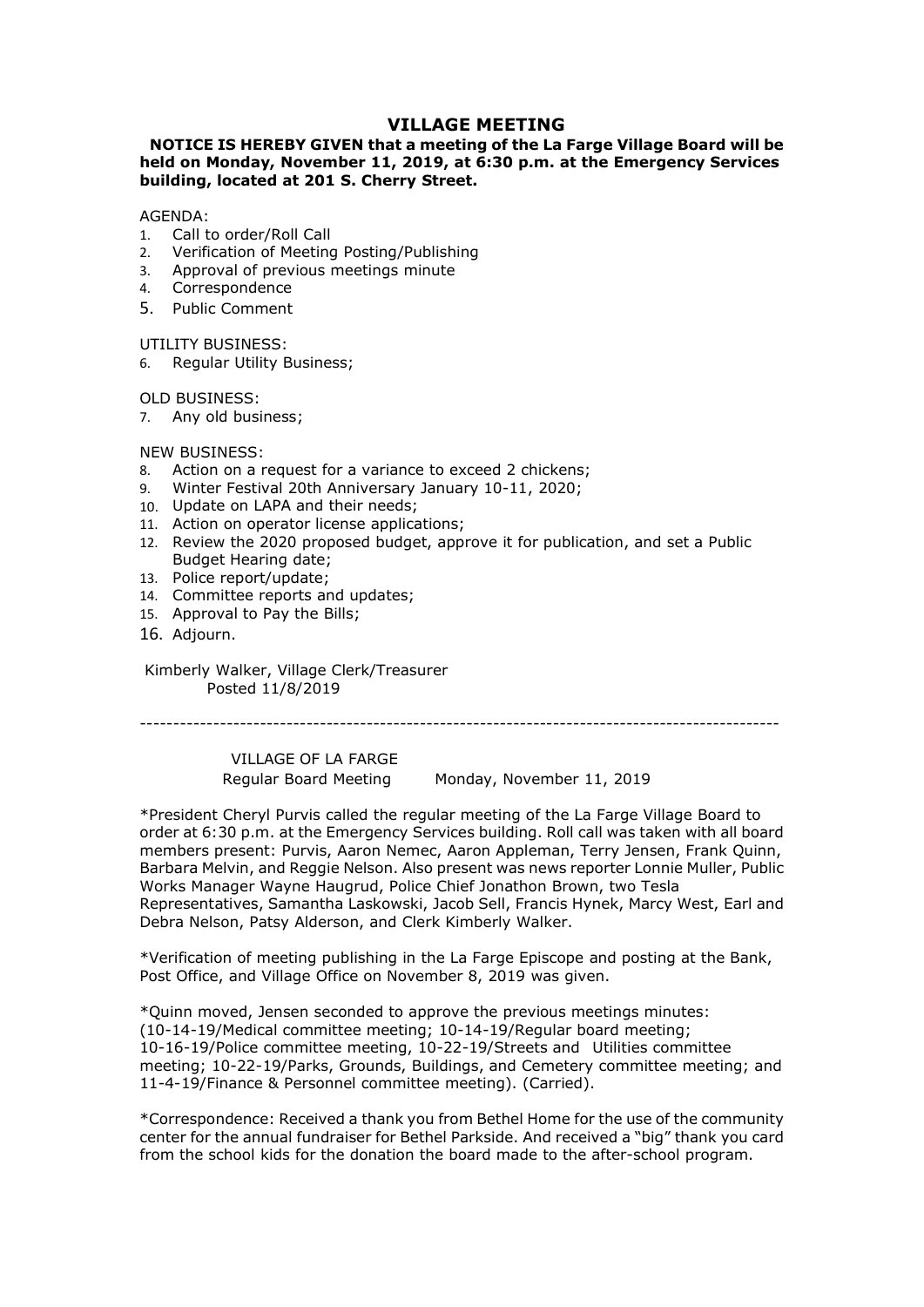\*Public Comments: Joel and Josh, from Brookfield, WI, were present to talk on the Tesla<br>walls they'll be installing in the Library. The devices are like a backup generator, to store<br>solar power if the grid goes down. They \*Public Comments: Joel and Josh, from Brookfield, WI, were present to talk on the Tesla<br>walls they'll be installing in the Library. The devices are like a backup generator, to store<br>solar power if the grid goes down. They \*Public Comments: Joel and Josh, from Brookfield, WI, were present to talk on the Tesla<br>walls they'll be installing in the Library. The devices are like a backup generator, to store<br>solar power if the grid goes down. They \*Public Comments: Joel and Josh, from Brookfield, WI, were present to talk on the Tesla<br>walls they'll be installing in the Library. The devices are like a backup generator, to store<br>solar power if the grid goes down. They \*Public Comments: Joel and Josh, from Brookfield, WI, were present to talk on the Tesla<br>walls they'll be installing in the Library. The devices are like a backup generator, to store<br>solar power if the grid goes down. They \*Public Comments: Joel and Josh, from Brookfield, WI, were present to talk on the Tesla<br>walls they'll be installing in the Library. The devices are like a backup generator, to store<br>solar power if the grid goes down. They \*Public Comments: Joel and Josh, from Brookfield, WI, were present to talk on the Tesla<br>walls they'll be installing in the Library. The devices are like a backup generator, to store<br>solar power if the grid goes down. They \*Public Comments: Joel and Josh, from Brookfield, WI, were present to talk on the Tesla<br>walls they'll be installing in the Library. The devices are like a backup generator, to store<br>solar power if the grid goes down. They \*Public Comments: Joel and Josh, from Brookfield, WI, were present to talk on the Tesla<br>walls they'll be installing in the Library. The devices are like a backup generator, to store<br>solar power if the grid goes down. They \*Public Comments: Joel and Josh, from Brookfield, WI, were present to talk on the Tesla<br>walls they'll be installing in the Library. The devices are like a backup generator, to store<br>producing solar and does down. They can **\*Public Comments:** Joel and Josh, from Brookfield, WI, were present to talk on the Tesla<br>
"walls they"l be installing in the Library. The devices are like a backup generator, to store<br>
solar power if the grid goes down. T \*Public Comments: Joel and Josh, from Brookfield, WI, were present to talk on the Tesla<br>walls they'll be installing in the Library. The devices are like a backup generator, to store<br>solar power if the grid goes down. They \*Public Comments: Joel and Josh, from Brookfield, WI, were present to talk on the Tesla<br>walls they'll be installing in the Library. The devices are like a backup generator, to store<br>solar power if the grid goes down. They \*Public Comments: Joel and Josh, from Brookfield, WI, were present to talk on the Tesla<br>volls they'll be installing in the Library. The devices are like a backup generator, to store<br>solar power if the grid goes down. They \*Public Comments: Joel and Josh, from Brookfield, WI, were present to talk on the Tesla<br>wals they'll be installing in the Library. The devices are like a backup generator, to store<br>solar power if the grid goes down. They c \*Public Comments: Joel and Josh, from Brookfield, WI, were present to talk on the Tesla<br>walls they'll be installing in the Library. The devices are like a backup generator, to store<br>producing solar and can be programmed w \*Public Comments: Joel and Josh, from Brookfield, WI, were present to talk on the Tesla<br>wals they'll be installing in the Library. The devices are like a backup generator, to store<br>solar power if the cird goes down. They c \*Public Comments: Joel and Josh, from Brookfield, WI, were present to talk on the Tesla<br>walls they'll be installing in the Library. The devices are like a backup generator, to store<br>solar power if the grid goes down. They \*Public Comments: Joel and Josh, from Brookfield, WI, were present to talk on the Tesla<br>valis they'll be installing in the Library. The devices are like a backup generator, to store<br>solar power if the grid goes down. They \*Public Comments: Joel and Josh, from Brookfield, WI, were present to talk on<br>walls they'll be installing in the Library. The devices are like a backup generato<br>solar power if the grid goes down. They can also be used in t \*Public Comments: Joel and Josh, from Brookfield, WI, were present to talk on the Tesla<br>wals they'll be installing in the Lubrary. The devices are like a backup generator, to store<br>producing solar and can be programed wit \*Public Comments: Joel and Josn, prom Brookleal, Wi, were present to talk<br>walls they'll be installing in the Library. The devices are like a backup gener<br>solar power if the grid goes down. They can also be used in the even

river.

wals they'll be installing in the Lurary. In elevents are like a backup generator, to store the proparmed with the weekling schara for the proparm in the centinues of in a tich is not in it can self- program to store more solar power if the grid goes down. I hey can also be used in the evering when the yer not<br>in, it can self- program to store more power for emergency situations. The install is set<br>for Wednesday, with a program in the eveni producing solar and can be programmed with the weather service. It a storm is moving<br>in, it can self- program to store more power for emergency situations. The install is set<br>for Wednesday, with a program in the evening fo in, it can sell the measure more power for emergency studions. I. he install is set<br>for Wednesday, with a program in the evening for the public to view.<br>
"Jacob Sell, P.O. Box 282, La Farge, was present, as he has several for weanesday, with a program in the evening for the public to view.<br>"Jacob Sell, P.O. Box 282, La Farge, was present, as he has several pressing<br>members, and press before.<br>"H. The brush diump right at the rivers edge. Eve \*Jacob Sell, P.O. Box 282, La Farge, was present, as he has several pressing<br>issues/problems facing La Farge. He brought these to the attention of officials, board<br>members, and press before.<br>
#1. The brush dump right at t mostly. members, and press beene.<br>
\*F. The brush dump right at the rivers edge. Every rain, you have phosphate rich fertilizer going into the river. He'd like to see another place picked further from the river.<br>
\*Five. An issue wi #1. In e brush dum prignt at the newers eage. Every rain, you have phospinate ncn<br>fertilizer going into the river. He'd like to see another place picked further from the<br>river.<br> $\vec{n}$ 2. An issue with the municipal utility fertilizer going into the muricipal utility pumping raw sewage onto the ground. He has  $\#2$ . An issue with the muricipal utility pumping raw sewage onto the ground. He has wideo footage and it needs to stop. And nopefully nver.<br>
The mass of the reds to stop. And hopefully it thas. And local septic companies are<br>
video footage and it needs to stop. And hopefully it has. And local septic companies are<br>
dumping concentrated septage into the se #2. An issue with the municipal utility pumping raw sewage onto the ground. He nas<br>
#video footage and it needs to stop. And hopefully it has. And local septic companies are<br>
dumping concentrated septage into the sever sys video footage and it needs to stop. And hoperluly it has. And local septic companies are<br>
diamping concentrated septage into the sewer system without a permit and not paying.<br>
The DNR came, and it supposedly stopped.<br>  $\#3$ The DNN came, and it supposed) stopped.<br>The DNN came, and it supposed was made aware of this, and they seem to be ok with it. The and mine this. The countly was made aware of this, and they seem to be ok with it. The DNR w #3. Topsoil mining. Been going on in the floodplain for years. Private individuals go in<br>and mine this. The county was made aware of this, and they seem to be ok with it. The<br>DNR was to come out and never did.<br>
#4. Allowin and mine this. Ine county was make aware of this, and they seem to be ok with it. The DMR was to come out and never did.<br>
Alk was to come out and never did.<br>
Alk was to come out and never did.<br>
Althow that got flooded.<br>
\*\* DNR was to come out and never did.<br>
We as to come out and neverator and the restore and the phack in service which go that got floods.<br>  $**A$  this time, President Purvis told him he needed to wrap it up (as his three minute #4. Allowing building in the hoodplain. A house owned by Christy Graber<br>that got flooded.<br>\*\*At this time, President Purvis told him he needed to wrap it up (as his<br>were over).<br>\*\*At this time, President Purvis told him he n that got frooded.<br>
We then the species the state in the medded to wrap it up (as his three minutes<br>
were over).<br>
We went on to state the library continues to flood, there's illegal incarceration of<br>  $\#S$ . He went on to st were over).<br>We see throw that the library continues to flood, there's illegal incarceration of<br>eystige people without due process, and with the village Rood said sire wouldn't accept the case, as what<br>phe was asking for wa #5. He went on to state the library continues to flood, there's illegal incarceration<br>epople without due process, and with the village policy, he can't get names and sis<br>of village employees. Even local judge Rood said she of village empioyees. Liven local judge Rood said she wouldn't accept the case<br>he was asking for wasn't records. At this time, he was again told his 3 minute<br>by Jensen and Purvis. Cheryl told him if he wants discussion, he

by Jensen and Purvis. Cheryl told him it he wants discussion, he can be on the agenda<br>and come back in December. He replied that he thinks he got it all off his chest<br>mostly.<br>The condition of our village and sees things he

4th.

present.

\*Francis Hynek was next. He's been a resident of La Farge for 30 years and looks at the condition of our village and sees things he doesn't like. He's had numerous comments Naming Jacob Sells area was one big concern, and \*Francis Hynek was next. He's been a resident or La Farge tor 30 years and looks at the<br>condition of our village and sees things he doesn't like. He's had numerous comments<br>brought to him on certain businesses.<br>
Naming Jac condition of curvillage and sees things he doesn't like. He's had numerous comments<br>
Norught to him on certain businesses.<br>
Naming Jacob Sells area was one big concern, and one by the river. If this board needs<br>
Naming Jac Brought to him on certain businesess.<br>
Brought to him on certain businesess.<br>
Alwainig Jacob Sells area was one big concern, and one by the river. If this board needs<br>
any help, he will offer his services. He served on the Whaming Jacob Seits area was one big concern, and one by the river. It fins board needs<br>any help, he will offer his services. He served on the country board for a few years and<br>would be happy to help the board out.<br>
\*\*Util